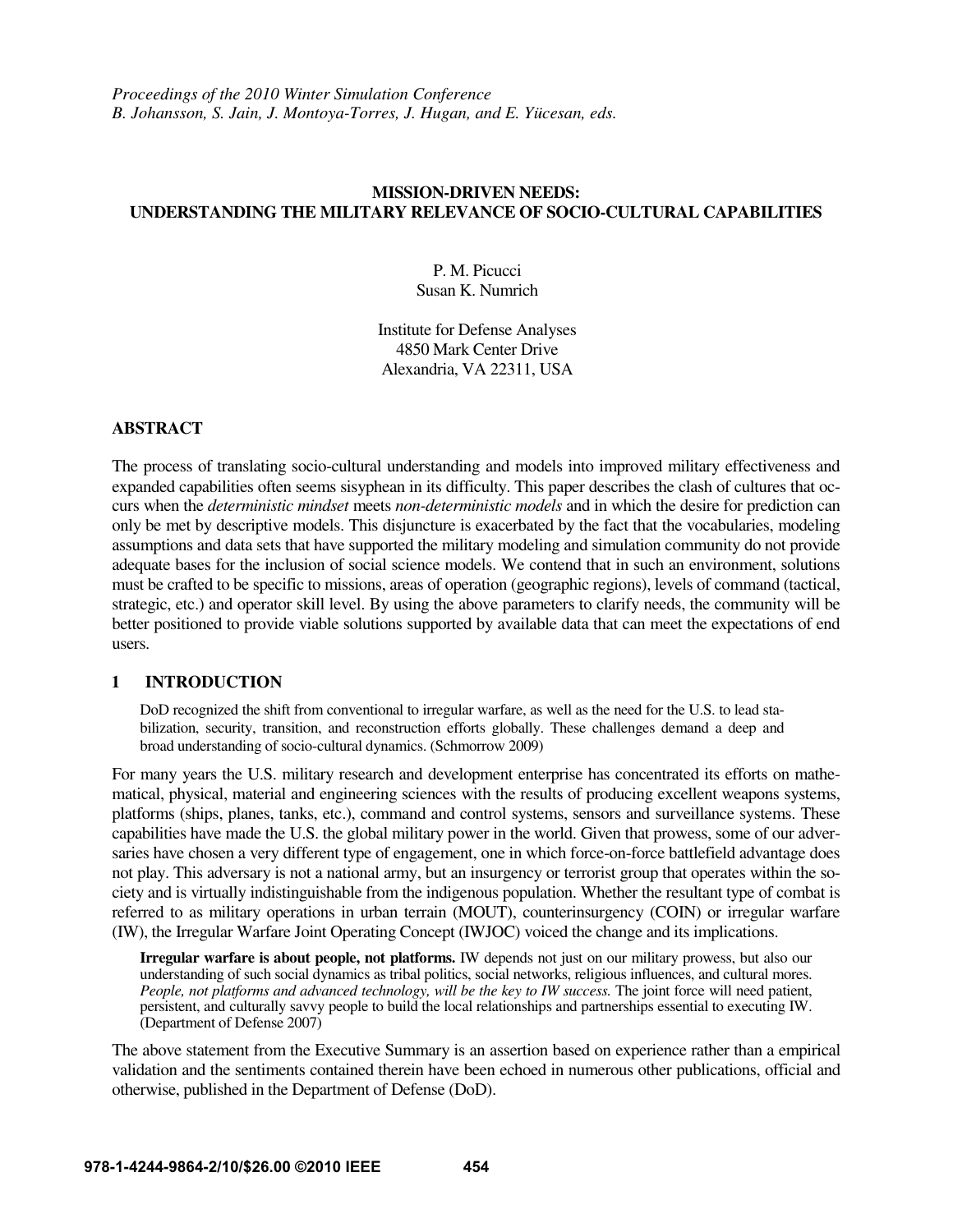However, the push for a socio-cultural capability is not being generated solely from a perceived shift toward irregular warfare. Today's military is increasingly concerned with conflict prevention and the establishment or maintaining of order in states and regions – defined as stability operations. DoD Instruction 3000.05 designates these operations as a "core U.S. military mission that the DoD shall be prepared to conduct with proficiency equivalent to combat operations." (DODI 3000.05 2009). This shift greatly expands the scope of defense strategy and is turning the concept of military threats as strictly adversary-focused on its head. The dynamics of a population are no longer merely elements of the operating environment, they represent potential threats to and opportunities for the enhancement of stability.

 The issue of understanding these dynamics must be addressed from every dimension that describes the life of individuals living within a society and their perceptions of that life. Whether the problem is described as winning "hearts and minds," restoring effective governance, or maintaining existing stability, the choice of action and the interplay of socio-economic factors with military force has driven the military to accept, willingly or otherwise, the fact that its job is not only to secure by force, but to hold by providing local security (policing and making sure that justice is dispensed), to build the bridge between the local population and legitimate governance and to identify and respond appropriately to threats-to and opportunities-for the maintenance of stable global relations. If the goal is stability, the exit strategy for our ongoing irregular warfare efforts involves actions that, at the least, plant the seeds for that stability. Outside of those efforts, our continuing strategy involves actions that nurture and protect both nascent and existing stability through the development of lasting partnerships both within and across state boundaries. In either case the tasks exist solidly within the sociocultural domain.

### **2 NEEDS, CAPABILITIES AND BENEFITS**

The hard problem of creating capability must start with a dialog between the knowledgeable capability provider and the end user who needs help; however, there is no common language, a wide divergence in methodologies and lack of understanding on both sides. As knowledgeable as the socio-cultural expert might be, he has no clear understanding of the work of the military, its missions or the means available for applying data, information or insight. Having made these distinctions, it is important to note that there are military men and women with deep experience and understanding in socio-cultural domains and likewise, academics and civilian experts with military experience. However, the intersection of these groups is a very small subset

#### **2.2 Understanding Needs**

While there is limited dialog between the military and the social science community, there have been numerous statements on the part of the military about how they see better understanding of the human domain impacting their missions. From strategic to tactical, whether the domain is intelligence or nation-building, the military have expressed their idea of what socio-cultural understanding would bring to their battlespace or operating domain.

 Military roles are distinguished along many lines. This paper considers four of those distinctions. The first is between the various mission types. Missions require different expertise and understanding. To the set tasks we normally associate with the military, the shift in emphasis to irregular warfare and stability operations has brought to the fore a host of other tasks not normally associated with "fighting and winning the nation's wars." The second distinction (area of operation or AO) is drawn from the manner in which the U.S. military are deployed under regional commands and must respond to the peculiar demands of those regions. The problem sets to be addressed by the forces differ widely from region to region as does their need for socio-cultural understanding. The third distinction is levels of command -- strategic, operational, and tactical. For each of these levels, the extent of the geographic play, the timelines for action (immediate to long range) and the planning horizon impact the force structure, the expertise of the force and the nature of the information needed for executing various missions. The final distinction is concerned with the individual operator and the skill he or she brings to that task. These four distinctions (referred to as MALO: Mission, Area of operation, Level of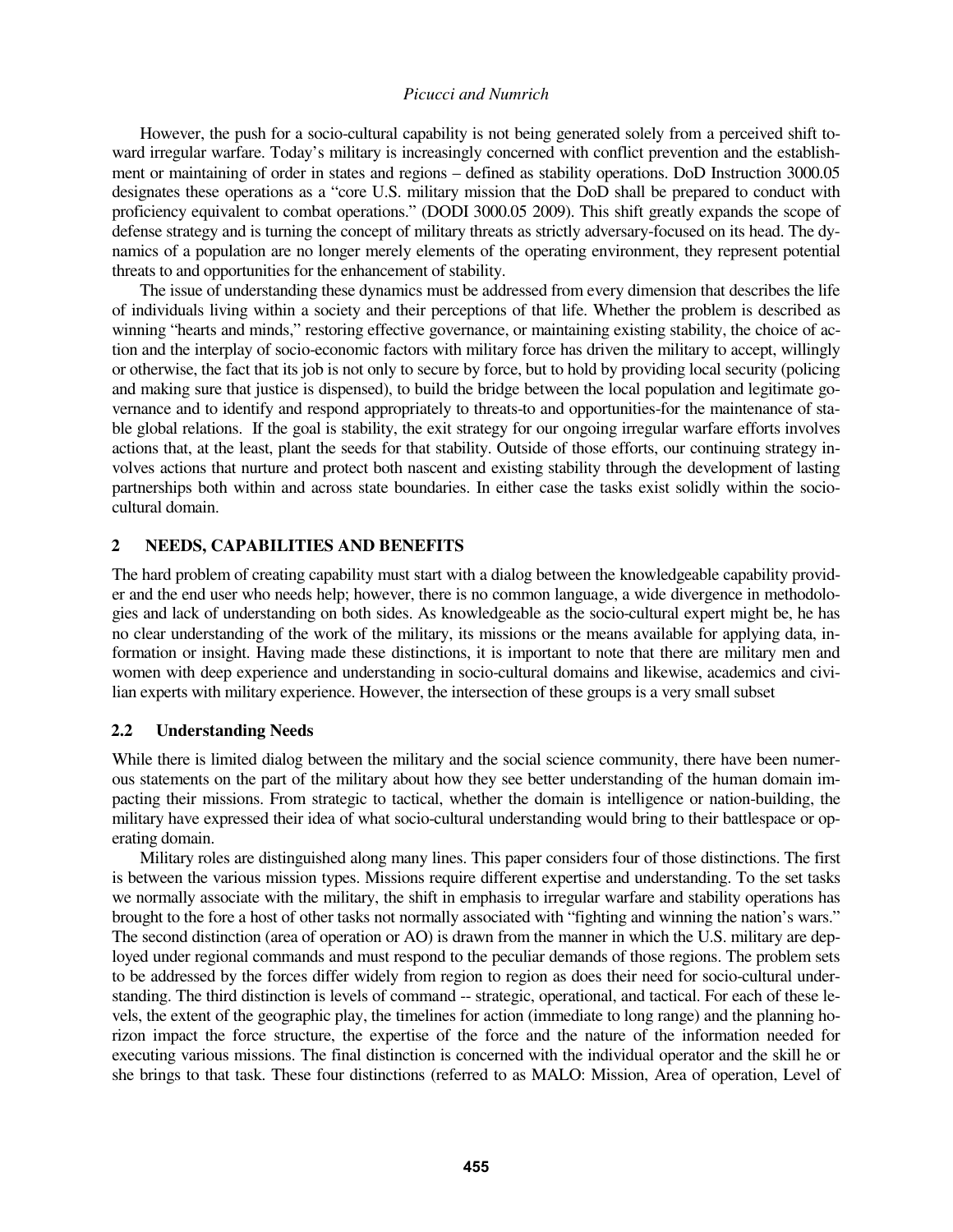command, and Operator expertise) are important as we consider the type of socio-cultural information needed as well as the time and expertise available to acquire data and handle complex models.

### **2.3 Mission Centric Needs**

Needing to be responsive across the domain of all DoD mission areas presents two seemingly contradictory requirements to the HSCB modeling community. First, although missions differ and scope and granularity as well as objective and means for achieving that objective, there is a fundamental sameness across all missions that is derived from joint doctrine. All missions, no matter what type, or at what level of the strategic to tactical landscape must be coordinated to achieve desired U.S. ends. In the words of GEN McChrystal, " You must understand the mission; understand what we're trying to accomplish – and why." (McChrystal 2009b). This necessitates a degree of interoperability, or, at least, translatability across mission sets within a given area of operation. Fundamental to all operations is acquiring an understanding of the environment in which the engagement will take place.

The conflict in Afghanistan can be viewed as a set of related insurgencies, each of which is a complex system with multiple actors and a vast set of interconnecting relationships among those actors. The most important implication of this view is that no element of the conflict can be viewed in isolation - a change anywhere will affect everything else. This view implies that the system must be understood holistically, and while such understanding is not predictive, it will help to recognize general causal relationships. .. There are five principal actors in this conflict: the Afghan population, GIRoA, ISAF, the insurgency, and the external players. It is important to begin with an understanding of each of these actors, starting with the most important: the people. (McChrystal Sept. 2009)

### **2.3.1 Centrality of Mission (M)**

This need for a comprehensive, unitary picture of the environment is necessarily at odds with the demands of specific missions. The information required to perform a successful key leader engagement with village elders is clearly not the same kind of information necessitated by a Special Operations arrest and detention mission or that of training a local law enforcement unit. Yet each of these missions could very well occur within the same, relatively small, area of operation.

 A critical mission for all military is training but even within this singular mission set the needs for HSCB modeling vary. All service components are reworking their school houses and deployed training at both enlisted and officers levels. The need for this was reiterated by Secretary of Defense Gates in May 2010. In a widely circulated memorandum he stated: "To implement the strategy in Afghanistan and Pakistan successfully, U. S. forces and the DoD civilians who support them must be prepared for the operation, geographic, linguistic, and cultural complexities of that environment." (Gates 2010). However this does not imply that the needs of the service components are identical or that different training objectives do not require different capabilities from HSCB modeling. The tools to develop a cultural generalist are very likely not going to be the same tools one would use to develop experts within narrow regional or country specialties.

#### **2.3.2 Area of Operation (AO)**

Mission needs are also highly dependent upon the operation environment within which the mission takes place. The available sources of socio-cultural information change and the kinds of information needed to perform specific missions shift as does the granularity of that information. Even understanding what those needs are is, in many instances, an open socio-cultural question. Intelligence preparation of the operational environment involves the acquisition of the right type of information and the use of that information to prepare the end users for their specific problem spaces. Responding to disaster relief will be different for a tidal wave in Indonesia and a hurricane in Haiti. Fundamental to all operations is acquiring an understanding of the environment in which the engagement will take place – what is the geography, who are the people, what are their interests and motivations, what capabilities do they have and what are their most urgent needs. The regional combatant command (COCOM) structure of the U.S. military is not merely a matter of organizational convenience. It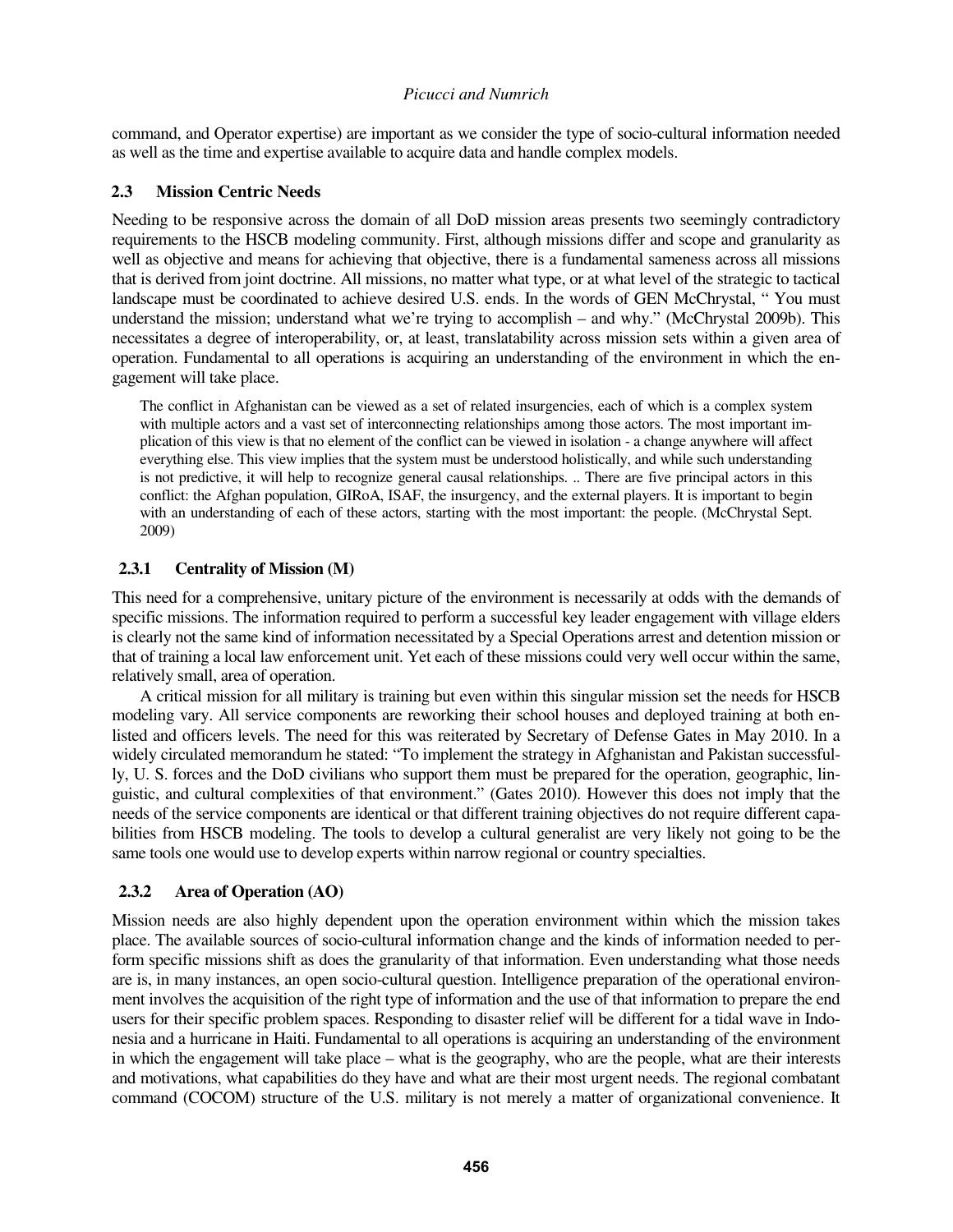evidences a clear understanding that geographic differences also reflect more substantive differences that effect the nature of the U.S. missions within that geographic locale and the ways in which those missions are carried out. Ambassador Robert Loftis, in an interview with Sean McFate, makes it clear that the recent stand-up of U.S. Africa Command (AFRICOM) was partially in recognition that the challenges facing the U.S. military in Africa are different from those in other COCOMs: "Africa is more important to us strategically and deserves to be viewed through its own lens." (McFate 2008).

There is an inherent understanding that a stability operation in U.S. Southern Command (SOUTHCOM) is fundamentally different from the same kind of operation carried out in U.S. Pacific Command (PACOM) or U.S. European Command (EUCOM). DoD maintains regional studies centers (George C. Marshall European Center for Security Studies, Africa Center for Strategic Studies et al) whose tasking includes the development of regional experts and expertise in recognition that this kind of knowledge is not fungible across regional commands. Strategic planning on the part of the regional COCOMs further reflects this understanding by organizing their planning across theater, regional and country level documents. The goals, objectives, and means by which the U.S. engages countries are not merely derived from some classification as ally, neutral, or adversary nor are they dependent entirely upon senior leadership designations with regard to strategic importance. Further, as the following discussion of levels of command will imply, the needed socio-cultural capability is directly linked to the granularity of the area of operation. This is not merely a reiteration that different missions necessitate different needs, it is a recognition that the same mission conducted under different conditions alters the kinds of information needed and potentially the means by which it is collected. Even within the same country, these differences can be stark. Regional variations of population, language, religion, access to technology, etc. impact both the kinds of missions performed and how they are executed. This creates a tremendous challenge to articulation of military needs within the socio-cultural arena as those needs must either be generalizable across a wide variety of areas of operation (potentially limiting the quality of insights that can be gained) or specifically tailored to a geographic or demographic theater (creating enormous costs in start-up time and reach back effort).

# **2.3.3 Level of Command**

At the strategic level, DoD is concerned about stability and building sustainable partnerships with the neighboring nations. The focus is long range with an acknowledgement that many of the activities supporting his goals will unfold across a period of years. Admiral Stavridis who recently assumed command of EUCOM and whose role is the sustainment of peace in his region by continuous engagement with the leaders of the nations in his area of operation, chooses to express his vision and concerns in his blog. His concern is at the level of nations within his region and only rarely does it extend below into local and provincial concerns. His concerns are with leaders at national and international levels in government and industry across all the nations of Europe. In his assessment, his ability to maintain a stable security environment depends upon a comprehensive approach that requires both military and socio-cultural skills.

In the end we will never fully deliver security from the barrel of a gun; not in Afghanistan nor anywhere else. It will come as a combination of the so-called "3Ds"—Defense, Diplomacy, and Development. I say it is even broader than that, and will require political, economic, cultural, linguistic, military skills – in simplest terms, combining international, interagency, and private-public approaches. (Stavridis 2010)

For long range planning, for problems of regional, international and global scope, Stavridis clearly states that socio-cultural understanding, the ability to function across cultural groups at a diplomatic level and facility in engaging all pillars of national policy in a well-considered, structured fashion form the framework for a sustainable peace.

 The operational level exists in both peace time and during combat, whenever specific activities are needed to support the national security policy. This level of command links strategic objectives to tactical missions. There exists therefore a need for metrics that cross multiple mission sets as well as an ability to tailor mission packages to address desired U.S. ends. In many cases, the operational level of command serves as an essential link between the strategic and tactical – filling in the planning and execution space between the very long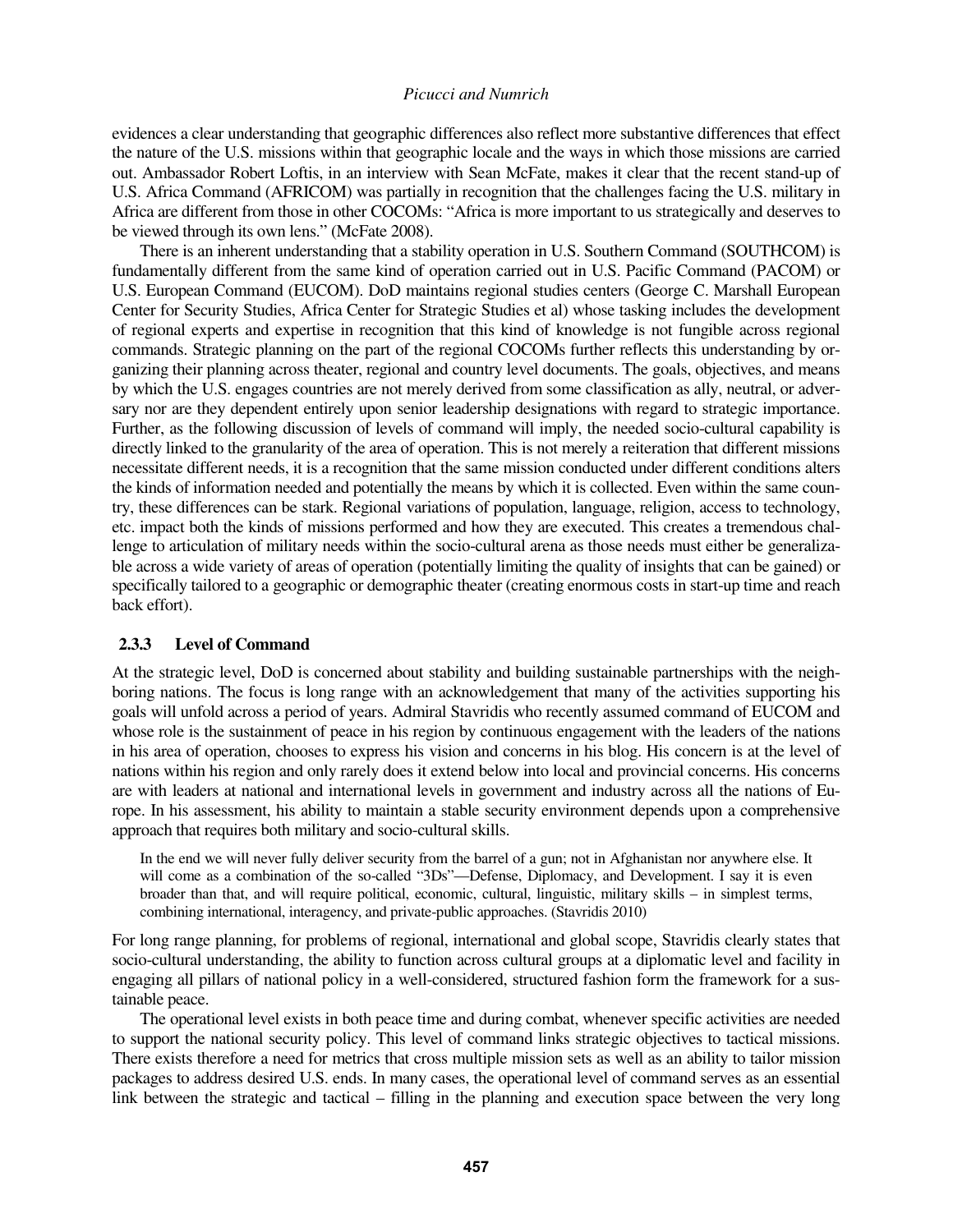range, multi-national perspective and the minute-to-minute, highly localized focus of the forward command. Developing plans, assessing alternative courses of actions, determining appropriate mix of missions and assigning necessary resources to those missions are part of the work of an operational command. These actions are done very rapidly at the tactical level, but at the operational level time and resources are devoted to creating national and sub-national assessments and plans all of which require socio-cultural, political and economic understanding.

 The tactical level of command is most often carried out by the forward operating forces. They are in the midst of the situation and need to make decisions rapidly with whatever tools and information they have on site. The rarely have broadband communication capabilities or reach-back cells capable of responding within necessary timelines. The situation could be counterinsurgency or disaster relief or reconstruction in an area that is only minimally secured. Like the operational commander, those in a tactical position need to know as much as possible about their environment and the other actors – all the other actors. In many cases, they are the best sources of information about "ground truth" in their assigned areas but lack the means for interpreting and transferring relevant elements of that information back up the chain of command. The tactical commander has needs that are often not met by traditional information sources where the expertise is more attuned to actions at the strategic and operational levels. The tactical commander's needs are significantly more concerned with questions of how missions should be executed and whom they should be directed at. The comment below is from a Battalion Commander in Iraq.

I had perfect situational awareness. What I lacked was cultural awareness. I knew where every enemy tank was dug in on the outskirts of Talil. Only problem was my soldiers had to fight fanatics charging in pickups and firing AK 47s and RPGs. Great technical intelligence. Wrong enemy. (Israel 2004).

 The tools and information provided to that tactical commander in 2004 were still oriented toward a forceon-force engagement, not to a situation in which the enemy is nearly indistinguishable from the local population let alone situations that lack a traditionally identifiable adversary. At the tactical level, GEN Chiarelli noted that the "strategic corporal" is a reality (Williams 2008). However the notion that in the local engagement, uninformed decisions made by the small unit leader can have dramatic and long range effects was made as early as 1999 by GEN Krulak in his article on the strategic corporal (Krulak 1999). The need for appropriate, culturally attuned information is as important at the tactical level where the soldier at the check point is responsible for immediate decisions as it is for the combatant commander.

 From the strategic corporal who must act immediately on minimal information to the combatant commander with the best resources available and who is responsible for the long term security of his part of the world, the modern warfighter needs the best possible information about all the militarily relevant actors in his or her area of operations and the tools for interpreting, working with and disseminating that information.

#### **2.3.4 Operator Expertise/Proficiency**

Adding to the challenges facing DoD's development and deployment of socio-cultural capabilities embodied in tools is the diverse range of expertise and training of the individuals that will be making use of those tools. In most instances positions are filled by individuals with little or no cultural background in the area they are responsible for or operating in. Until recently emphasis on cultural understanding and cross-cultural awareness was largely absent from doctrinal sources and consequently from most professional military education (PME) (Fawcett 2009). Further, DoD has no mechanism for tracking regional or country expertise in its servicemen and women and therefore no means of ensuring that those personnel that do have relevant expertise wind up in assignments where that knowledge can be put to use. This is compounded by the limitations imposed by assignment rotation. Tours of duty are, in terms of the time needed to develop meaningful cultural awareness, short. Would be operators are saddled with very high learning curves brought on by the lack of means for generating and keeping institutional knowledge. Frequently these issues are coupled with a lack of buy-in to the value added by awareness of the socio-cultural terrain. It is one thing to train into a new recruit the importance of socio-cultural knowledge, it is often quite another to impress upon seasoned veterans the necessity for the inclusion of this knowledge into tasks and processes they have been performing for years.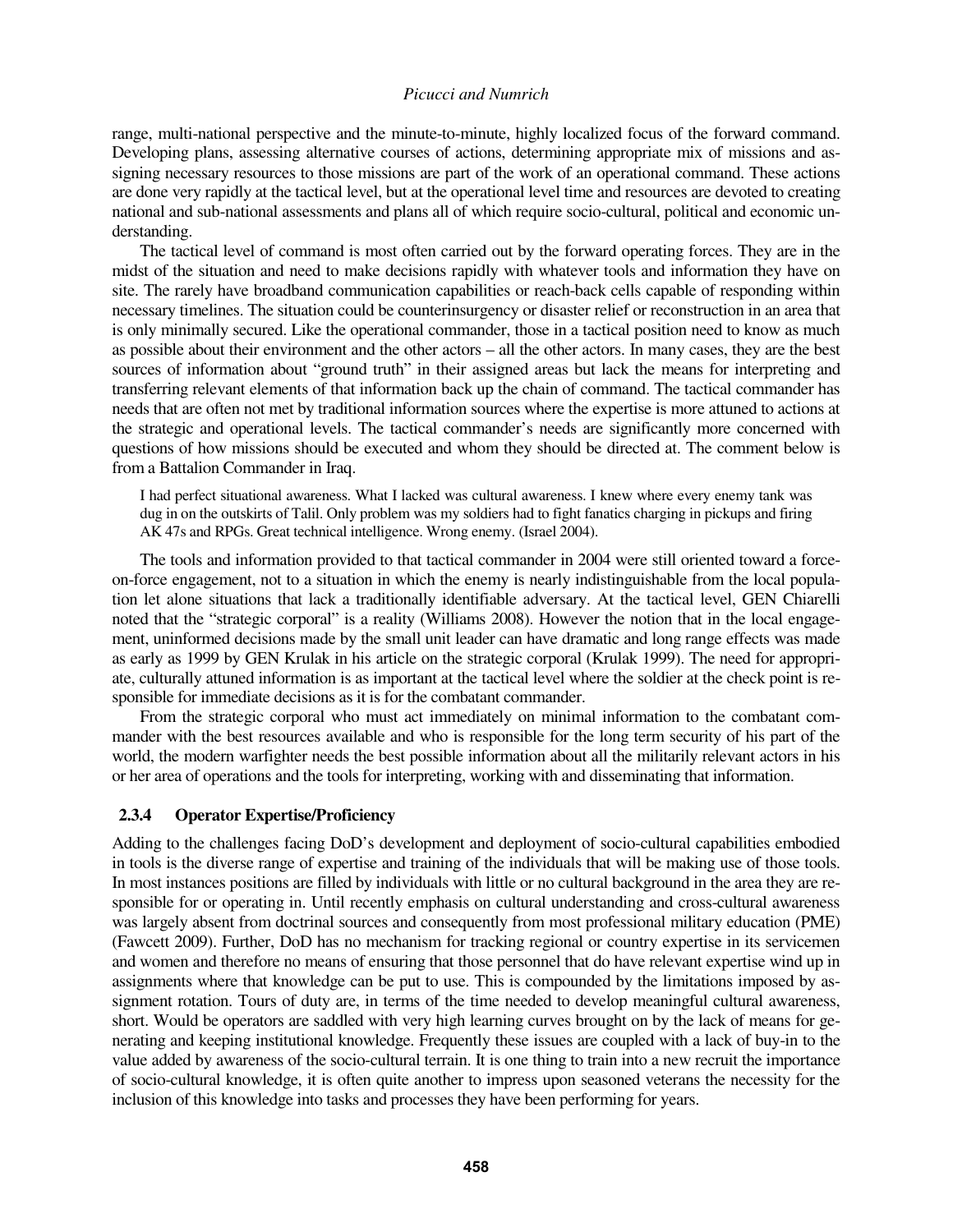However, the true challenge is not the provision of tools to those with limited skills in this field but rather the provision of tools useful to a wide range of expertise levels. DoD has begun several efforts to develop cross-cultural awareness within the general-purpose forces and make the necessary changes to PME to sustain those efforts (Fawcett 2009).This implies, however, that this training has not yet had the time to percolate through the entirety of the force presenting DoD with a variety of differing comfort and expertise levels in the socio-cultural field. At the same time exposure to the socio-cultural heavy conflicts in Iraq and Afghanistan create experiential learning of widely varying utility. Additionally, due to the dynamics of the environment experiential learning across tours of duty is not necessarily cumulative and may be contradictory. The military does have a limited cadre of personnel that because of their occupational specialties are highly skilled in their use of socio-cultural tools. What this means is that the set of tools available to any given individual (a country desk officer for instance) must be useful regardless of whether that position is staffed by a career FAO with multiple tours of duty in country or by an F-15 pilot serving his first tour of duty outside of the United States.

### **2.4 The Quest for Capabilities**

The capabilities for understanding human dynamics lie at the nexus of multiple disciplines, each of which has different histories, unique terminologies, specialized methodologies and evaluation approaches. These disciplinary differences are in themselves cultural divisions that present a confusing palette of possibilities to the warfighter. Somehow the DoD scientific and technical community must turn its attention to bridging these disciplinary divisions as well as bringing the social science community into effective dialog with the military operators. Confounding these needs are such fundamental problems as lack of common expectations, lack of common vocabulary, lack of appreciation for different scientific approaches and lack of understanding of the data and information needed to support the development of mission-oriented socio-cultural capabilities.

 In 2006 in response to a query on the state of capability in DoD for understanding and modeling human dynamics, the Director for Defense Research and Engineering (DDR&E) evaluated current programs and capabilities and concluded that there were fundamental gaps in two areas: investment and governance. The current Human, Social and Cultural Behavior (HSCB) Modeling program run out of DDR&E addresses the first of those two gaps, but does not address the second. In addition to the DDR&E investment, DoD has worked with the National Science Foundation to introduce the MINERVA program and each of the Services has responded to the need with its own efforts. Three years later, the Defense Science Board acknowledged the increased investment, but echoed the lack of coordination and overall governance. It went on to state that there was a no single identified source for identifying all on-going efforts in the study of human dynamics and that to all appearances the existing efforts were "uneven and duplicative, and lack evaluative measure or even common vocabulary." (Defense Science Board 2009).

While capabilities are gradually developing, most notably in the area of social network analysis, needs remain in all mission areas and at all levels of command. Data, understanding and tools are needed in intelligence and operational planning, for stability, security, transition and reconstruction (SSTR), for counterinsurgency and counterterrorism and across every phase of military operations. Models and simulations, strategies for incorporating socio-cultural effects into existing simulations, viable methods for assessing socio-cultural models and effective methods of reducing socio-cultural data into a form that can be used in models and other tools remain challenges to the scientific and technical community.

#### **2.5 Conceptualizing Benefits**

The needs and desired capabilities expressed above are based upon the assertion that theories, models, simulations and tools developed by the social science research community are able to either generate new capabilities for the U.S. military or provide them with aids to their existing skill sets. While this may seem self-evident to those coming from the social science fields, there exist significant misunderstandings of the nature of benefits that can arise from those fields. DoD is accustomed to the surety inherent in models of the material sciences: probabilistic statements of causality leading to deterministic models able to be tested through a rigorous verification, validation and accreditation (VV&A) process. The social sciences, while making use of some tools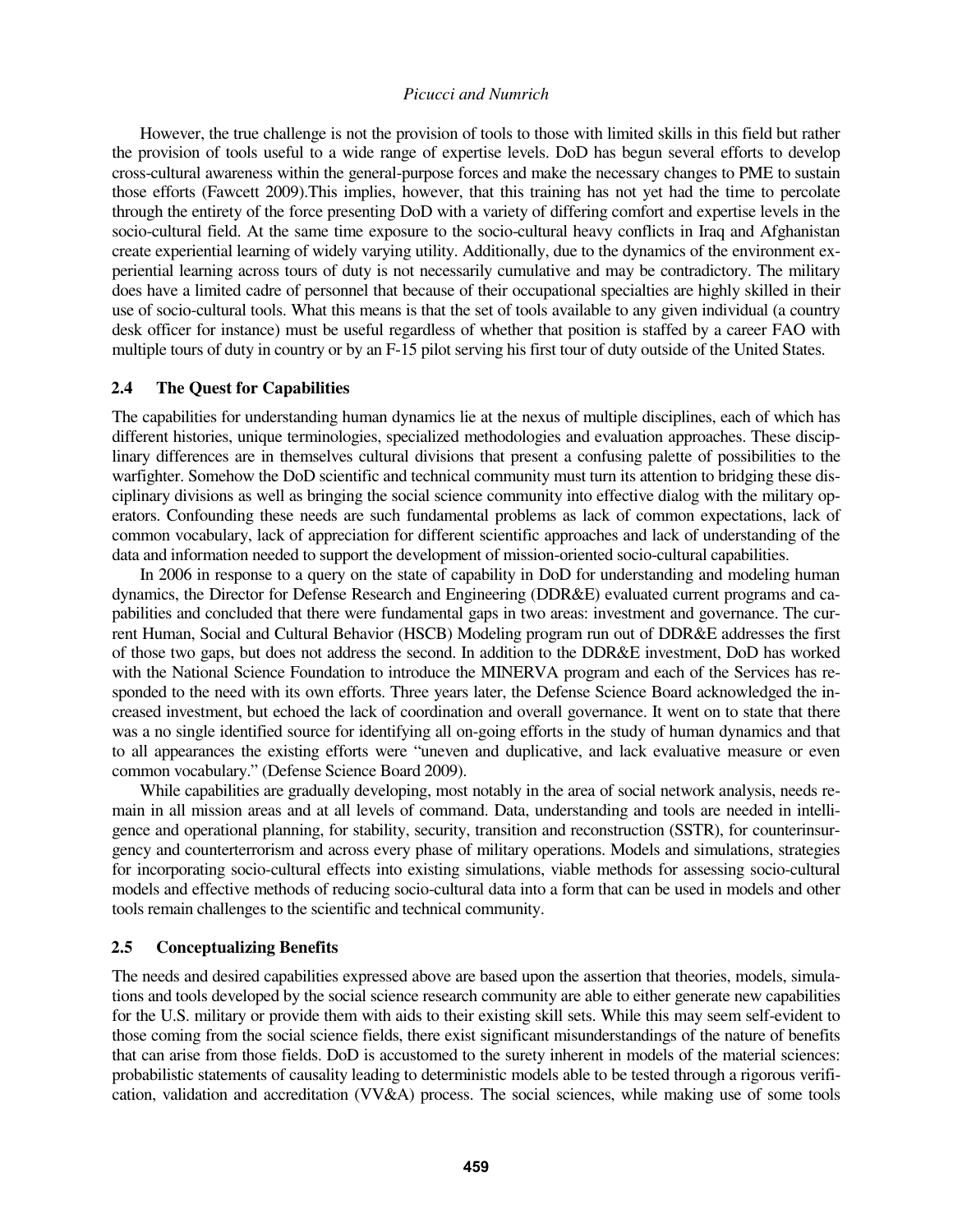akin to those used in the hard sciences, deal with a fundamentally different type of knowledge – one that is not reducible down to the kinds of simplified laws and causal statements that characterize the hard sciences. In most instances causality can only be inferred from deep qualitative analysis or from process analysis of correlative relationships. There is no question that the social sciences have advanced our knowledge of the human condition but the question facing DoD's socio-cultural programs is whether that knowledge can be tranformed into tools able to support the missions of the U.S. military.

While it is clear from their statements that senior military personnel believe in the utility or potential utility of these programs, successful application of socio-cultural knowledge is usually articulated via anecdotes in which a crucial socio-cultural factor is presumed to have impeded or enabled DoD operations. Frequently this is done in an *ex post facto* manner; if only the military had had a particular insight it would have been able to avoid a particularly costly mistake. One oft-repeated anecdote is the story of a non-governmental organization that constructed well only to have it destroyed by the women in an Afghan village because it deprived them of their social gathering time (Flynn et al 2010). Its repetition implies two potentially false conclusions: that this incident is generalizable but more importantly that this insight could have been derived ahead of time through some socio-cultural model or simulation.

 What therefore can the military realistically expect as contributions from the social sciences? Three broad areas were identified at the Office of Naval Research Workshop on Operational Applications for Social and Behavioral Sciences and Modeling held in 2008:

- Develop an operationally relevant cultural knowledge base
- Build expeditionary models and data bases for cross-cultural awareness
- Create crisis response and persistent presence training capacity. (Numrich 2008)

The first of these is gives rise to the problem of establishing what is and is not "operationally relevant" within the realm of all possible socio-cultural information. This presupposes that it is possible to define operational relevance across all missions, areas of command, levels of operation, and operators and that agreement on the same can be reached across academic disciplines as well as between the military and social science researchers. However, as indicated in the proceedings from this workshop, the military and social science community must be willing to work together to develop definitions of relevance even if "the definitions are only provisional and subject to change as both the dialog and experience mature."(Numrich 2008) As the dialog continues it seems apparent that a more obtainable benefit is the ability of social science techniques to contribute to prioritization of socio-cultural data particularly with respect to mission, area of operation, and level of command. In this respect the divergence of theoretical perspectives both within and across disciplines may actually prove beneficial. Take, for example, the long contentious debate within political science with regard to causation of social revolution (Lichbach 1999). The models and theories relating to the collective action advocates are likely more relevant to operational and tactical concerns while the work of structural and systemic theorists is likely more relevant at the strategic level. This argues against attempting to marry divergent models and approaches but rather linking those differences to existing differences in needs.

 The second area of presumed benefit centers around the transformation of both new and existing social science approaches into fieldable capabilities. Fieldability refers to whether the warfighter, not the technical expert, can employ these capabilities across missions, areas of operation, levels of command, and with the normal skills expected of an operator. Fieldability levies specific requirements on the development of data: that there be shared data structures as well as automated means of ingestion and conversion from unstructured to structured data. For models, fieldability presumes that social science models rest upon causal relationships that can be transparently displayed to operators and that these relationships can be combined meaningfully across models and disciplines. It presupposes that social interactions are dominated by deterministic relationships when, in fact, the vast majority of computation social science models are descriptive in nature and are used to demonstrate that the socio-cultural data under analysis do, in fact, contribute to perceived social behaviors.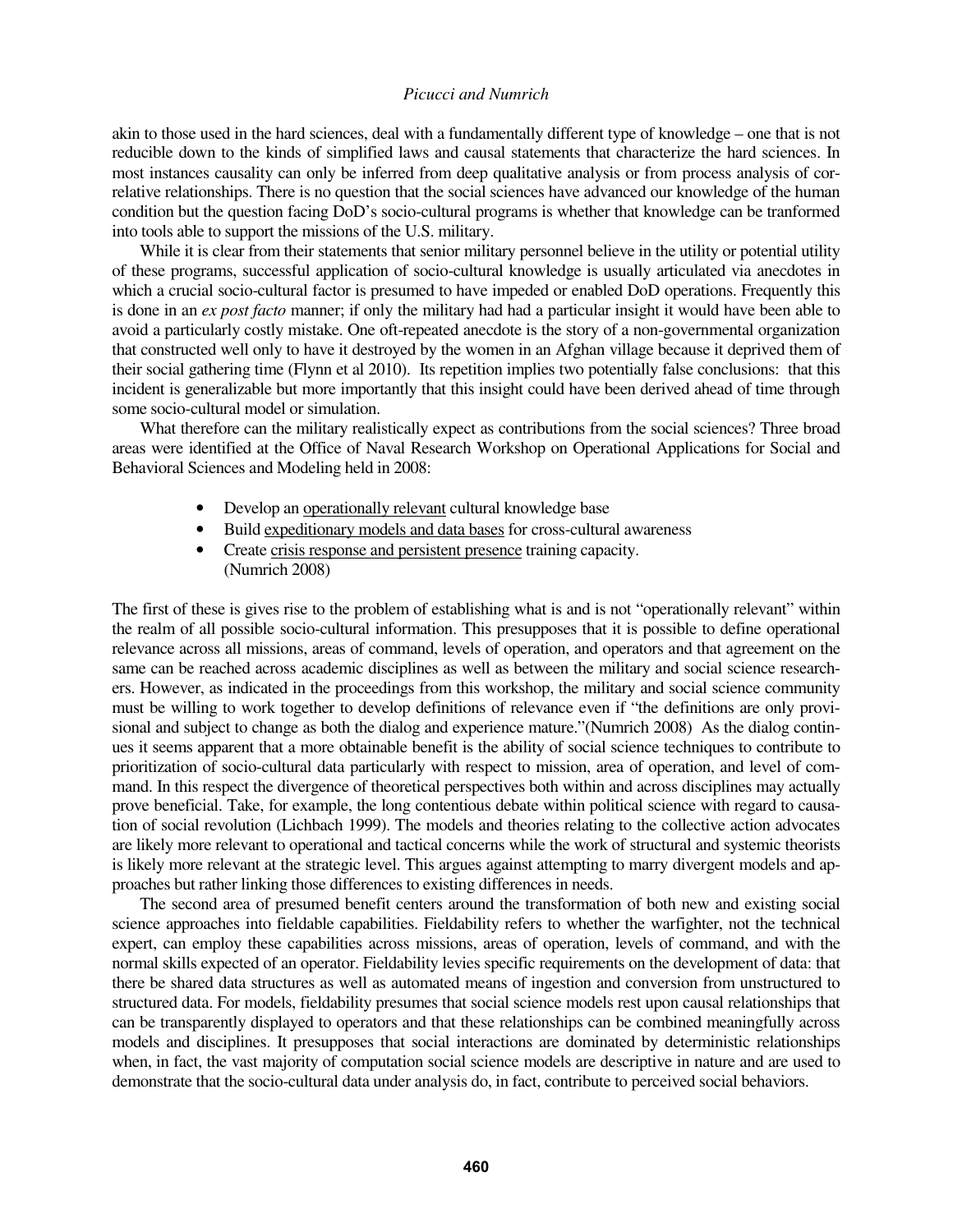How, then, can these descriptive models benefit the warfighter who expects to use causal models? Social scientists are experts at the application of structure to unstructured data. The outcome might be a qualitative narrative that makes sense of an extensive ethnographic collection effort, the translation of a catalogue of events into quantitative measures suitable for statistical analyses, or the use of content analysis to derive comparable estimates of perceptions and decision-making styles. The tools and skill sets associated with these capabilities are directly applicable to military efforts to understand their operational environments and facilitate the visualization of that data into MALO-specific representations. Social science models can be predictive based on pattern recognition and presumed causal correlations but not to the extent that non-behavioral models are. To our knowledge, no behavioral models exist that can predict exact outcomes of actions, nor are such models likely to be developed. It may well be that the primary benefits lie therefore in the areas of prioritization (devote greater resources to missions, areas, and information types that match specific data patterns that are correlated with previously identified threats or opportunities) and awareness (identification of potential second- and third-order consequences of courses of action and anticipation of likely outcomes of those courses).

 The final area emphasizes making use of technological solutions to infuse socio-cultural understanding into military training capabilities and again, expectations of benefits may exceed the what social science can provide. Certainly the social sciences are capable of developing training aids for culturally specific scenarios and these can assist in the development of cultural awareness however the true benefit may be far more subtle. Models and simulations may not be able to provide the necessary training to successfully conduct socioculturally informed mission sets but they can facilitate exposure to a variety of differing socio-cultural experiences. Doing so demonstrates the importance of cross-cultural awareness as the undertaking of similar actions across differing socio-cultural terrains results in differing outcomes. Familiarity with the kinds of models employed by social scientists develops an appreciation for the complexity of the socio-cultural environment and therefore inculcates an understanding for both the capabilities and limitations involved in the understanding of human behaviors.

#### **3 USING MALO-BASED NEEDS TO ADDRESS THE PROBLEM WITH DATA**

Attempting to find the appropriate data to bring understanding to a socio-cultural issue is akin to starving in a land of plenty. While there is a wealth of data to be mined, gathering the data from the multiple sources and then extracting from those sources the specific pieces that are valuable for their military relevance, in a form usable by models and tools, is a gargantuan effort. A more detailed account of the problems of acquiring and managing the right data can be found in the second section of a report by Hurley et al. (2009) .

 The first issue that must be addressed is what constitutes data. For many academics and intelligence analysts, data means a set of documents containing information about subjects of interest. These documents could be from text books (history, anthropology, political science, etc.), from research journals, from media reports, from blogs or wikis, literally from any form of publication. They are typically in the form of unstructured text – no tables of data, no spreadsheets or databases – just text. For human users, text is fine; however, for models and other computer-based tools, text is just not data. Data for such applications is a collection of bits in a predetermined configuration that can be accessed and manipulated by computer programs. Thus, one of the most significant problems in socio-cultural understanding is creating usable data from unstructured text. This process involves developing code books where the code describes each datum that is to be logged and its precise meaning as well as the criteria its selection. While computer assisted coding technologies do exist, like the codebooks they are specialized to their particular problem sets.

 The most important implication of this view of socio-cultural data is that one cannot provide the warfighter with a tool that requires a great deal of data collection and interpretation. While social scientists are adept at data interpretation, the warfighter has a full-time job and does not come equipped with the tradecraft of a social scientist. As a consequence, one of the first issues for the scientific community is to reduce the data acquisition and interpretation problem.

 One of the benefits of approaching socio-cultural understanding and modeling from the perspective of the military mission is that one is then able to reduce the size and scope of the problem, and in so doing limit the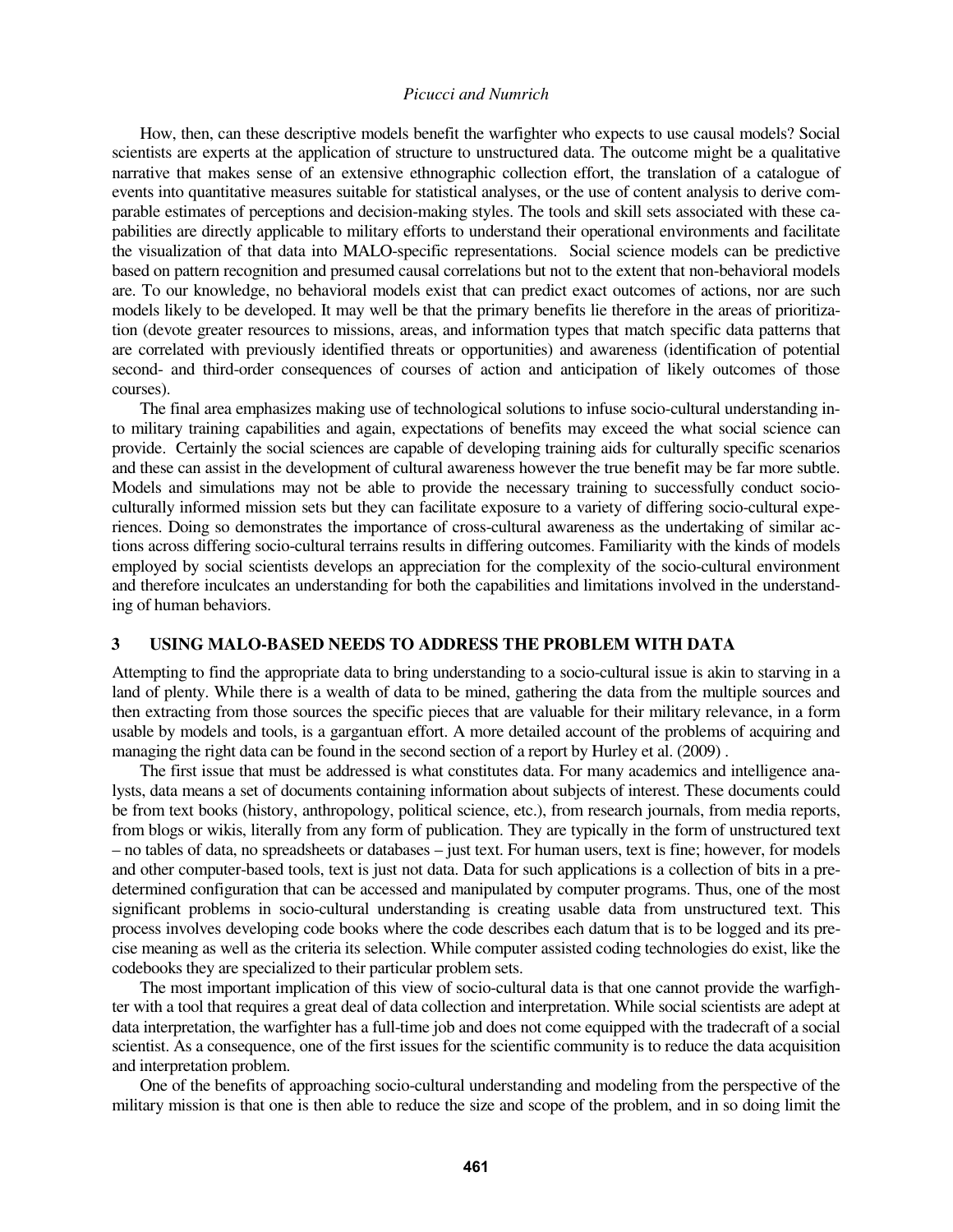amount of data that must be collected and managed. The military does not need to know everything about a society or groups within a society – only those factors that impact the military mission.

 The different levels of command each require different granularity of information. Strategic planners concern themselves with nation-state stability, often assessed from using national statistical tables. One might expect this type of information to be readily available, but while nearly all nations publish national statistical tables, the definition of terms and the algorithms used to compute them are sadly not universal. At the operational level, as evidenced by MG Flynn's approach in Afghanistan, there is need for information below the national level. For countries at risk, there is often little or no reliable data available below the national level. For the tactical commander, the only data he or she will have at the district or village level is what is gathered in the field and that implies that the squad or platoon on the street will have to understand what needs to be acquired and how to go about getting it.

 The nature of information available differs from one regional combatant command to another. The countries in EUCOM are well-established with a long history of literacy. There is a good chance that the United States has translation capability both human- and machine-based, for most of the relevant languages. Under such conditions, the potential of acquiring information, both statistical and contextual, down to provincial and sub-provincial levels is excellent. While extraction of machine-usable data from text remains a problem, the reliability of the information in the unstructured text is reasonably good. Contrast that with the new nation states in AFRICOM. Literacy is low. There are few nations with a long history of stability capable of gathering and producing statistical tables even at the national level. And yet, it is far more likely that the United States would be engaged in combat or SSTR activities in African countries where data acquisition is difficult rather than in Europe where usable data is far more plentiful.

 The data issue places additional stress on the models developed for socio-cultural understanding. Given that in some cases the data will be uncertain or sparse, socio-cultural models will have to be tested for validity under conditions of sparse, uncertain or missing data. The uncertainty in model results due to the unreliable data conditions is difficult to display for a user even in traditional physics-based models. This implies that the expertise and understanding of the user must be greater for socio-cultural models than for physics-based models until the scientific researchers are better able to display uncertainties in ways that are intuitively understandable for the end-user.

 The case we are building is the following. By parsing the larger problem of socio-cultural understanding and modeling along lines of mission, AO, level of command and operator's skill, the issues of data as well as those of modeling can be managed more readily. Data acquisition can be focused, locally oriented data collection strategies can be developed and tools aimed at a particular problem set can be devised without having to solve them as a universal problem.

 Another issue in the use of data is the collection of opinion or perceptual data. DoD is far less familiar with this type of data than are other communities. In all operations where the population is the focus, the reaction of the population to their circumstances, to their government, to insurgents and to U.S. and allied forces is critically important. The actual conditions are less important than the population's view of them. Culture and experience play a key role in perceptions. As an example, consider the factual report of having reliable electric power for four hours every day. In many nations this might be cause for celebration, but in Brooklyn, it would likely lead to demonstrations and riots.

 Perceptual data is hard to acquire reliably. People will often tell you what they think you want to know either because they are afraid or they just want you to leave them alone. Questions have to be phrased in a culturally perceptive fashion so that the response you get is to what you really want to know. The use of subject matter experts and expatriates is rife with problems as these individuals will have distinct biases and agendas. But the reaction of the population is the most important factor in assessing courses of action in the majority of operations.

 One issue that is not as readily managed is the development of a common framework to enable effective storage, manipulation and dissemination of data. Taxonomies are hotly argued issues even within communities that are closely linked culturally and intellectually. We have already noted that understanding human dynamics lies at the nexus of disciplines with very different methods, vocabularies and perspectives. It is likely the use of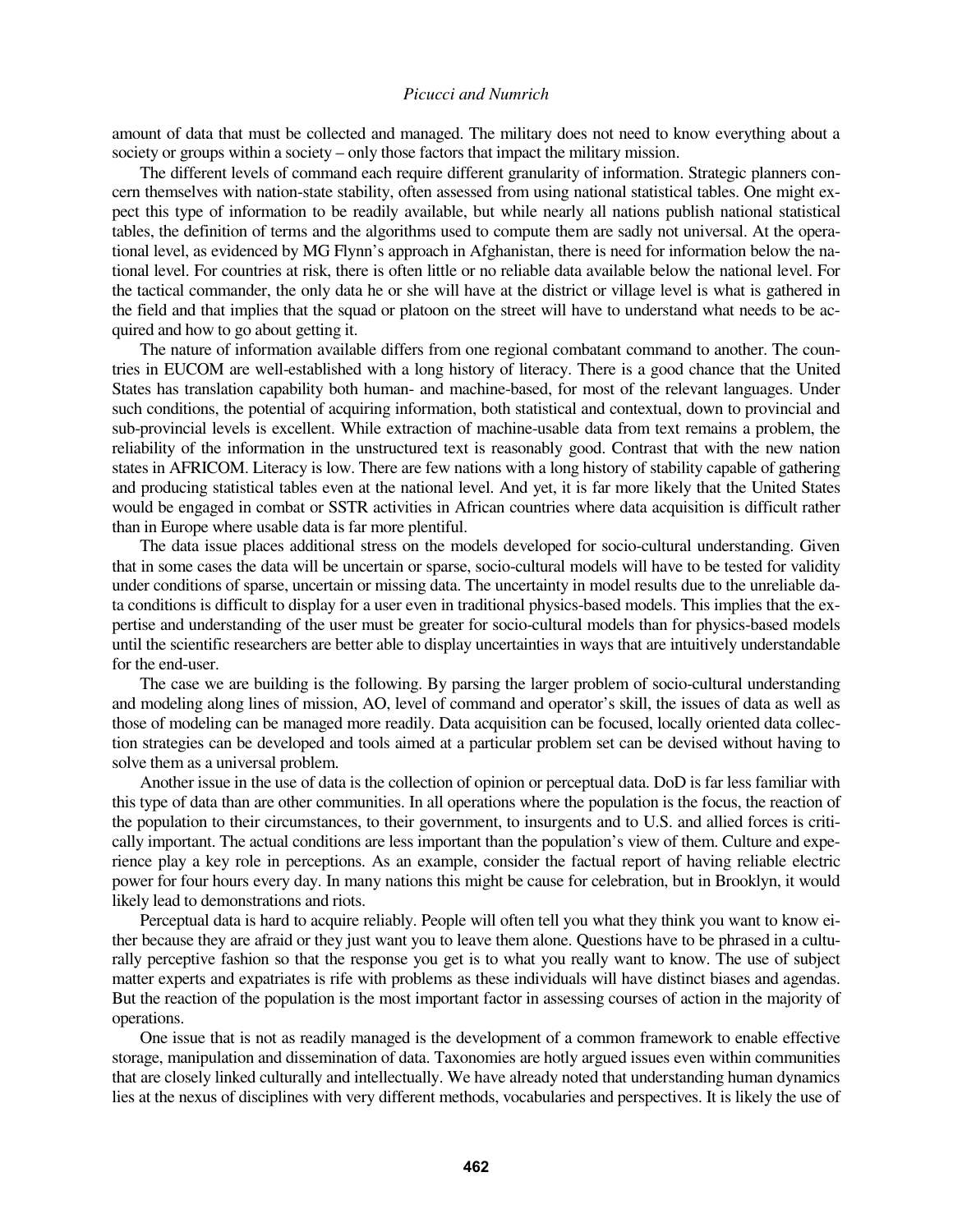multiple taxonomies will be necessary (either as a prelude to the development of an effective framework for socio-cultural information management or as an endstate).

### **4 USING MALO-BASED NEEDS TO ADDRESS MODELING CONCERNS**

Modeling concerns center around several basic issues, each of which is informed by correct interpretation of military needs based on the MALO construct. One of these issues is the expressed need for prescriptive models. Partially addressed earlier, it is important to reiterate that truly prescriptive models of the type the military is used to (generation of firing solutions, aircraft load distributions etc.) are simply a "bridge too far" for the behavioral sciences. Human behavior is rarely governed by knowable causal relationships and is subject to far greater apparent randomness based on the staggering number of potentially correlated socio-cultural as well as physical factors that impact decision-making. This need not imply that behavioral modeling is not useful to the military. It does mean that a change must occur in how benefit is perceived.

Understanding what models (or kinds of models) are most useful and how to employ those models is crucial to deriving benefit from socio-cultural modeling and simulation efforts. To that end we propose that the models be evaluated according to their fit across the MALO needs structure. Specification across these factors allows the military to determine the kinds of modeling approaches that best serve their needs; understanding that because needs vary across these factors, a one approach fits-all mentality is fundamentally flawed. Models with high levels of generalizability across the mission, area, and level domains are more appropriately considered tools and will, most often, require users with high degrees of expertise to generate useful end products. Social network analysis tools, which have proliferated within military circles, are symptomatic of this. In most instances it is a relatively simple task to generate a social network map from available data; however, interpretation of that network in ways that are useful to specific missions and specific levels of command requires operators with considerable understanding not only of socio-cultural factors but also of the specific mission sets in question. It is also worth noting that while the development of the social network itself is not difficult if the right data is available, the required data and how one might obtain it are highly area specific.

Comprised of distinct communities with their own jargons and particular methodological biases and constrained by trying to model behaviors which are inherently non-deterministic and multi- (if not non-) causal, social science modeling has generated innumerable behavioral models across the gamut of human behaviors at every level of aggregation (individual, group, state, system). Solid explanatory models do exist for much, if not all, of the behaviors of interest to DoD; however, they exist across multiple disciplines and are often composed from competing if not outright contradictory theoretical propositions. The most common approach to addressing the vast array of models is the push for the development of hybrid and multi-disciplinary models. Evocative of systems-of-systems approaches, these efforts can be quite powerful but are still constrained by mission, area, level and operator domains. Because most of the relationships modeled are correlative rather than causative, contradicting theories can be equally supported by existing data which makes traditional VV&A methods limited in their utility.

How then is the military to determine which models to incorporate within their desired multidisciplinary frameworks? The answer is complicated by the fact that the appropriate model interactions are likely to require adaptation to a specific area of operation. This is not merely an issue of calibration; relationships between models that existed in one AO may simply not be valid within another. Hybrid systems can partially address this concern. In these frameworks different models are used depending on both the kind of data desired (ie: mission or level of command specificity) or specific conditions dictated by ingested data (ie: area of operation specific). Considerable work has already been done at the strategic level in the development of these kinds of models (notably the DARPA ICEWS project) which, while not truly predictive are nonetheless quite capable of providing significant guidance as to potential "hot spots," thus enabling more efficient resource allocation within given areas of operation (Kettler 2009).

 Unfortunately success at the strategic level of command does not ensure success at other levels. Application of these same processes below the strategic level is made more difficult by the needs of those levels which require higher degrees of transparency. At these levels mission sets and courses of action are generated and assessed and this necessitates being able to display the specific factors that gave rise to predicted outcomes.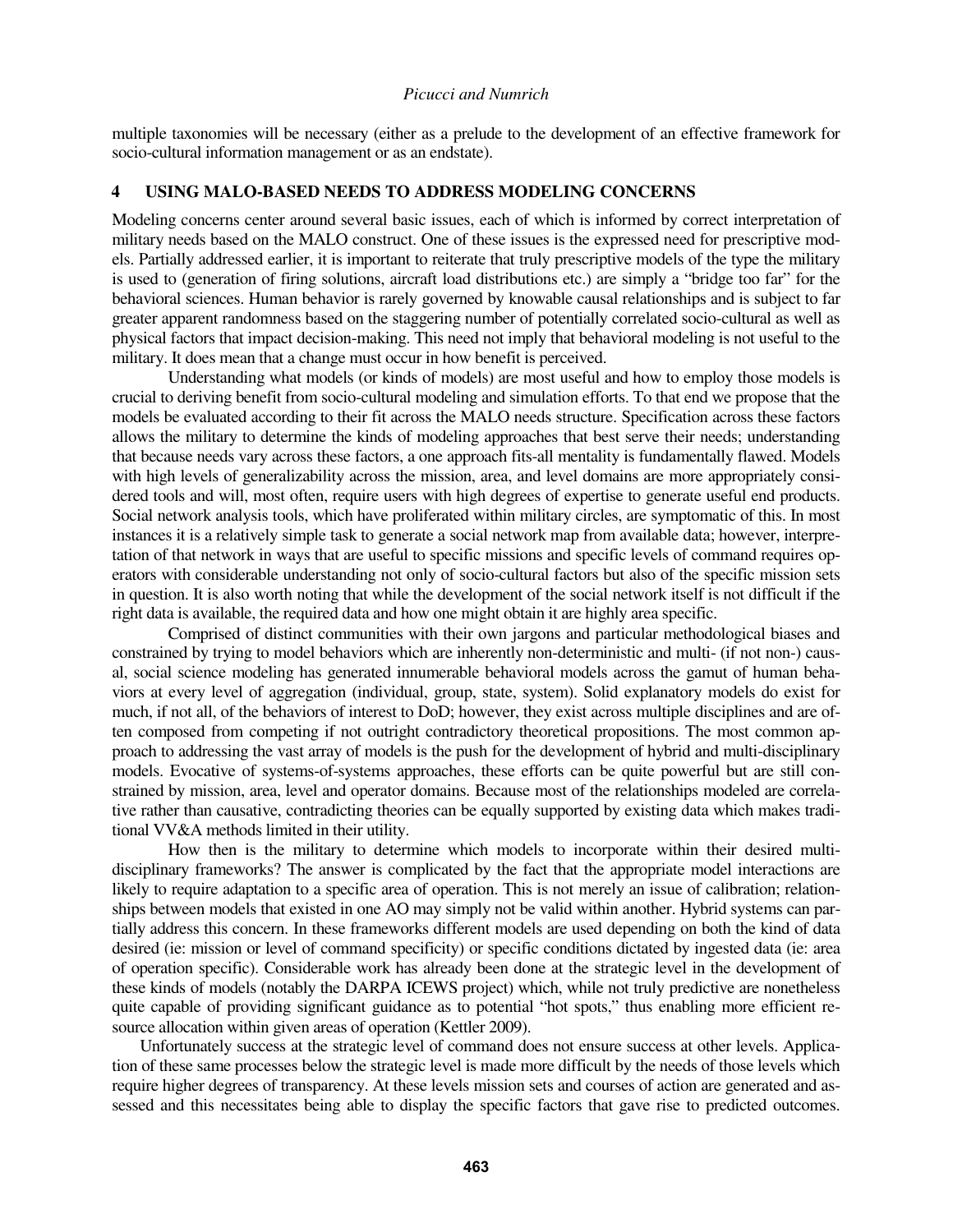Without this kind of transparency it is impossible to interact with those factors in order to accentuate or diminish their impacts as desired. It may be that the solution lies with packages of competing models, each transparent in its own right that commanders at the operational level can make use of depending on their sense of appropriateness to their operational environment and objectives. However, this again requires a significant degree of expertise and understanding of these models, otherwise this process may well degenerate to fixation on particular models that appeal not because of their appropriateness but because of familiarity or past performance in other areas and for other missions

# **5 CONCLUSION**

Warfighters across all mission areas, at different levels of command and in all regions of the world have expressed a need for more socio-cultural understanding, And it is certainly true that social science can be brought to bear on the vexing problems faced not only in irregular warfare, but in all military missions including disaster relief and in SSTR efforts. There remains a problem of aligning actual capability with expectations. Attempting to solve all the problems at once with a single or even federated set of models and tools is too hard and apt to lead to a failure that could halt real progress. By parsing the problem space into pieces that have natural bounds in content and scope, both the military and scientific community could engage in the type of productive problem solving that should lead to a more unified solution. We have made a case for parsing the problem space along the lines of mission types, areas of operation, levels of command and operator expertise. These divisions would make sense to the military user and open the opportunity for engaging in meaningful dialog among the diverse communities, each of which has a potential part of the puzzle.

### **REFERENCES**

- Defense Science Board Summer Study. 2004. *Transition to and from Hostilities.* Available via <http://www.acq.osd.mil/dsb/reports/ADA430116.pdf > [accessed June 8, 2010].
- Defense Science Board. 2009. *Understanding Human Dynamics.* Available via <http://www.acq.osd.mil/dsb/reports/ADA495025.pdf> [accessed June 10, 2010].
- Fawcett, G.S. 2009. *Cultural Understanding in Counterinsurgency: Analysis of the Human Terrain System.* School of Advanced Military Studies, Fort Leavenworth, KS. Available via <http://www.dtic.mil/cgi-in/GetTRDoc?AD=ADA505497&Location= U2&doc=GetTRDoc.pdf> [accessed June 10, 2009].
- Flynn, M.T., M. Pottinger, and P.D. Batchelor. 2010. *Fixing Intel: A Blueprint for Making Intelligence Relevant in Afghanistan, Voices from the Field.* Center for a New American Security. Available via < http://www.cnas.org/node/3924> [accessed June 10, 2010].
- Gates, R.M. 2010. *Memorandum for Secretaries of the Military Departments, Chairman of the Joint Chiefs of Staff, Under Secretaries of Defense, Commanders of the Combatant Commands, Commander U. S. Forces Afghanistan, General Counsel of the Department of Defense, Director Cost Assessment and program Evaluation, Directors of Defense Agencies; Subject: Implementing Counterinsurgency (COIN) Training Guidance to Support Execution of the President's Afghanistan-Pakistan Strategy*.
- Hurley, W. J., C.R. Bucher, S.K. Numrich, S.M. Ouellette, and J.B. Resnick. 2009. *Non-Kinetic Capabilities for Irregular Warfare: Four Case Studies.* Institute for Defense Analyses Paper P-4436.
- Israel, S. and R. Scales. 2004. Iraq Proves It: Military Needs Better Intel. In *New York Daily News, January 7, 2004*. Quoted in McFate, Montgomery. 2005. The Military Utility of Understanding Adversary Culture. *Joint* Force Quarterly. July. Accessible via <http://www.thefreelibrary.com/The+military+utility+of+understanding+ adversary+culture.(Forum)-a0135338796> [accessed June 9, 2010].
- Kettler, B. 2009. Mixed Methods Stability Forecasting and Mitigation for the DARPA ICEWS Program. *Third International Conference on Computational Cultural Dyna*mics (ICCCD 2009). Available via <http://www.atl.external.lmco.com/papers/1801.pdf > [accessed June 11, 2010].